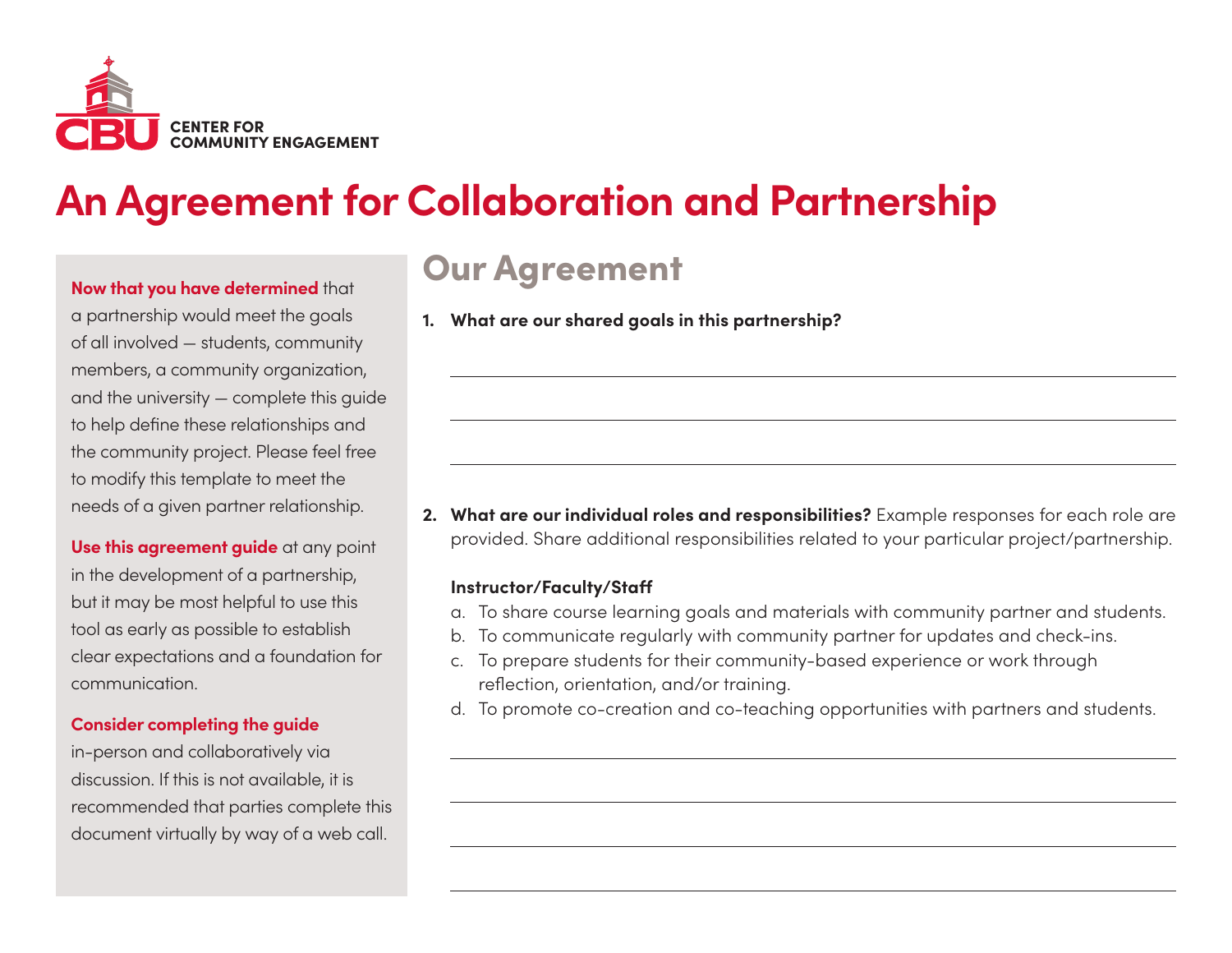

### Our Agreement

**2. What are our individual roles and responsibilities?**

#### **Community Partner**

- e. To work collaboratively with instructor and students to develop a meaningful project that contributes to your organization's goals and meets student learning goals.
- f. To provide training and orientation specific to a project.
- g. To provide a learning environment where students feel safe and appreciated.
- h. To communicate feedback regarding challenges and successes with students, instructors, and/or staff.

#### **Individual Student**

- i. To honor the commitment to the community-engaged project as outlined by the community partner and instructor, fulfilling the time or task(s) expected.
- To communicate frequently and promptly with partner, instructor, and classmates regarding expectations, challenges, or progress.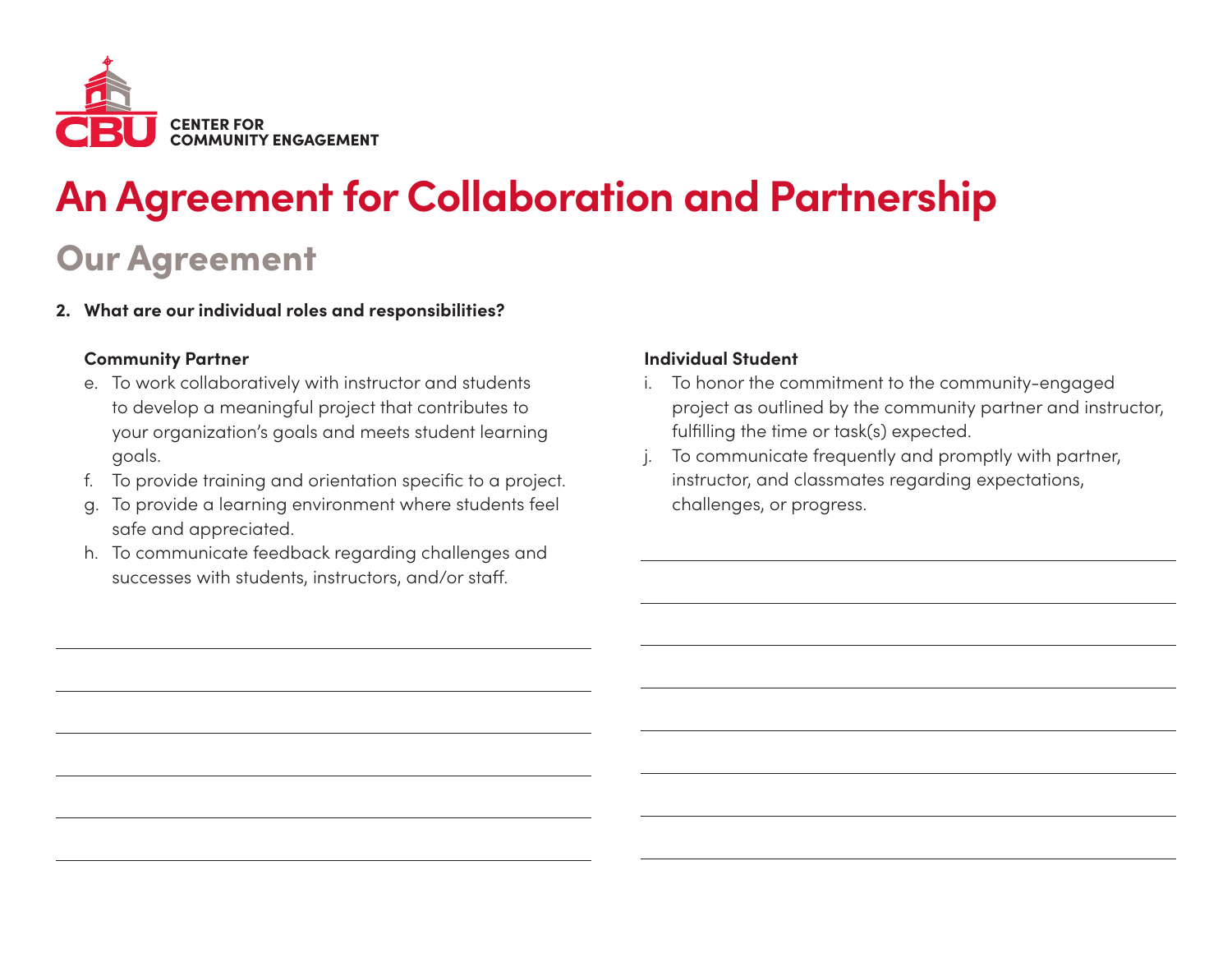

### Our Agreement

**2. What are our individual roles and responsibilities?**

#### **Center for Community Engagement**

- k. To connect and facilitate relationships between the CBU campus and community partners.
- l. To provide training, orientation, and materials to CBU instructors and students before and during their community-based experience.
- m. To support community partners' mission and goals through collaborative and scaled projects with CBU.
- **3. Building a relationship and a project presents opportunities for new growth and understanding. How can we support each other in our learning?**

**4. How will we nurture reflection about our project(s) and partnership(s)?**

**5. If something's not going well, how should we communicate? How will we share feedback? How would we prefer to receive feedback?**